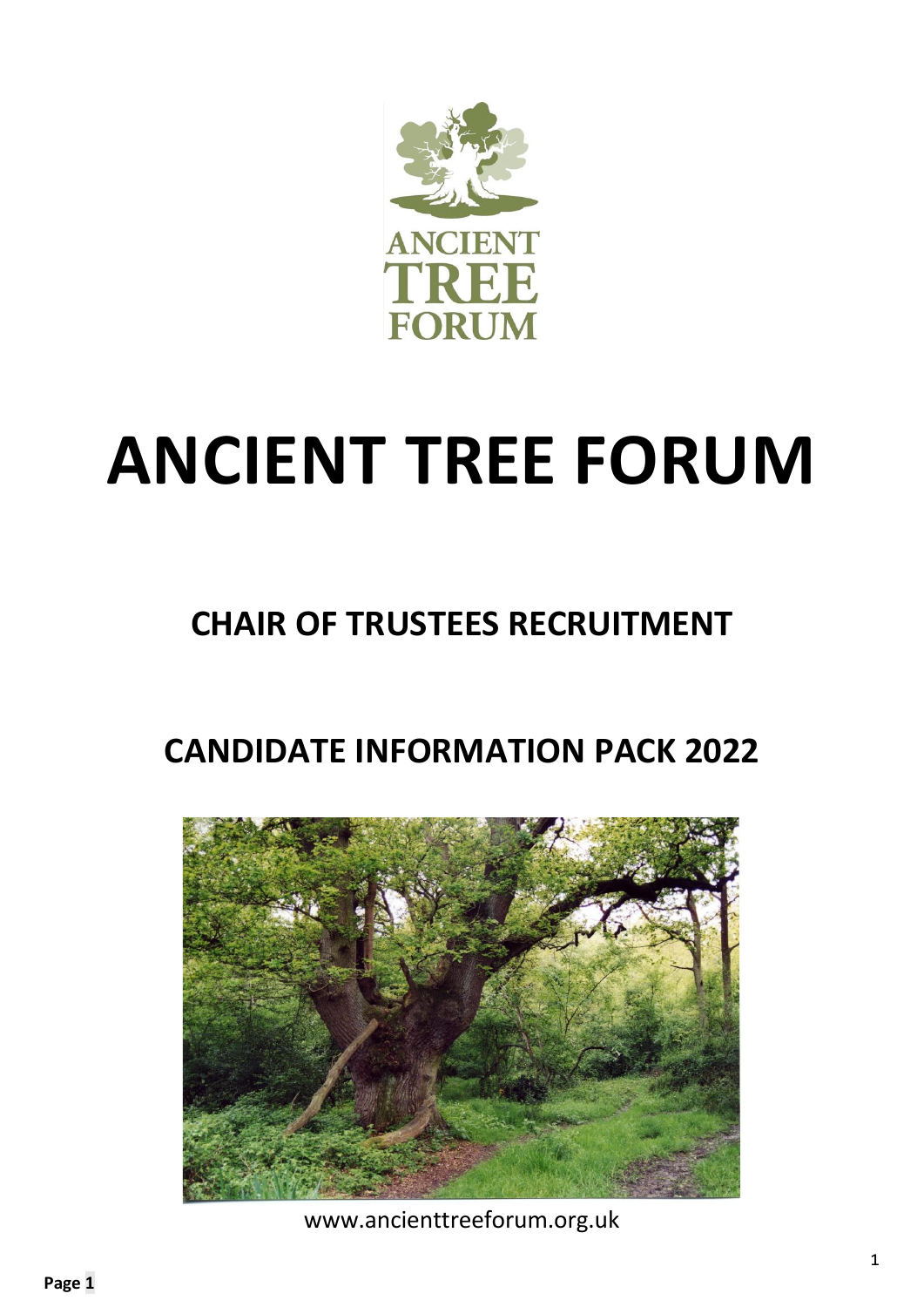# **Content**

|               | Introduction                                          | 3  |
|---------------|-------------------------------------------------------|----|
|               | Note from the Interim Chair of the Ancient Tree Forum |    |
| 1.1           | About the Ancient Tree Forum                          | 4  |
| 1.2           | The role of the ATF Board of Trustees                 | 4  |
| $\mathcal{L}$ | About the role of Chair of Trustees at the ATF        | 5  |
| 2.1           | Role description                                      | 5  |
| 2.2           | Person specification                                  | 6  |
| 2.3           | Terms of appointment including time commitment        | 6  |
| 2.4           | What ATF offers in return                             |    |
| 3             | How to apply for the role of Chair and deadlines      | 8  |
| 4             | Diary dates: board meetings for 2022-2023             | 9  |
| 5             | Diversity                                             | 9  |
| 6             | Reasonable adjustments                                | 10 |
|               | How to ask questions during the recruitment process   | 10 |

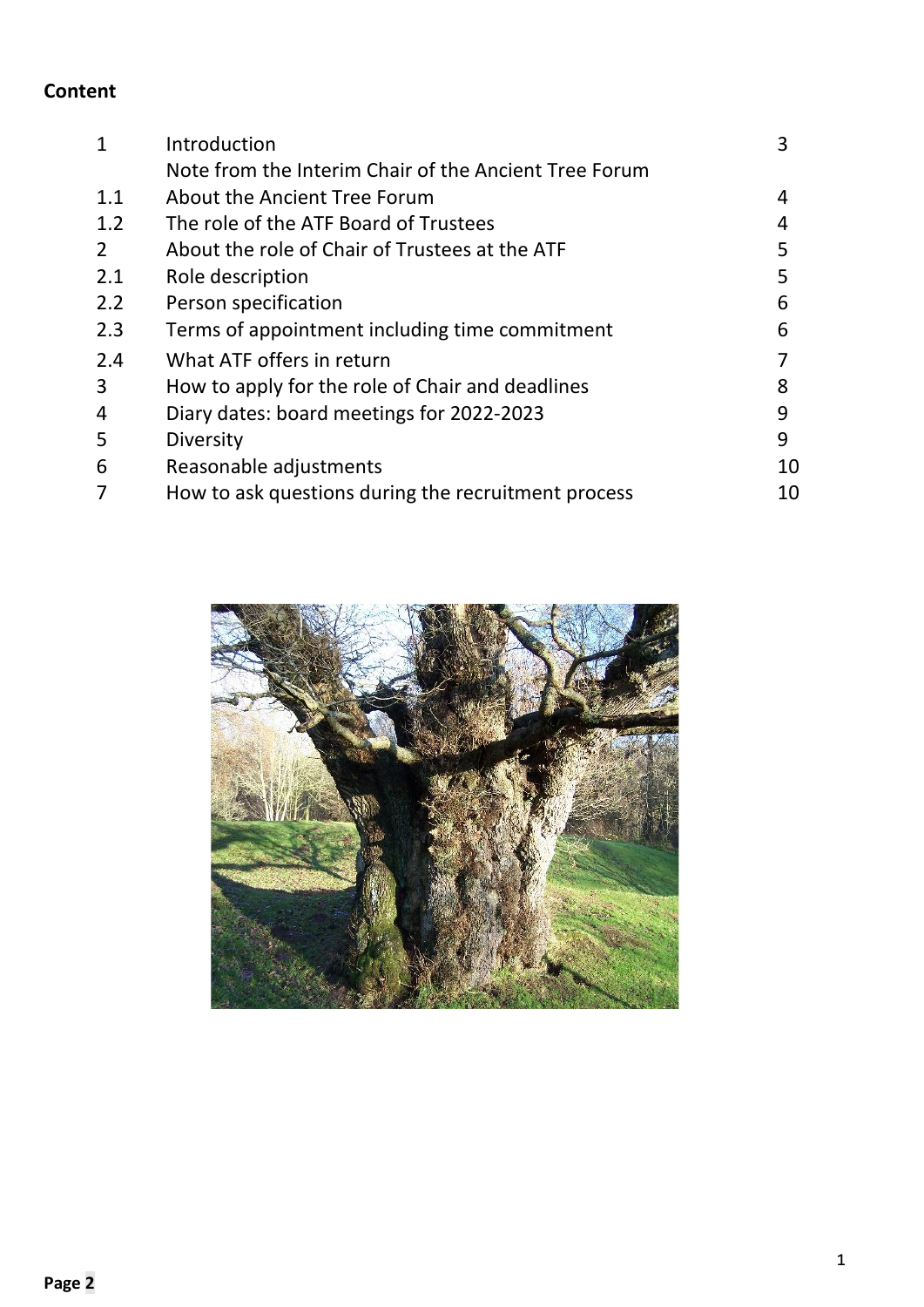#### **1. Introduction**

#### **Note from the Interim Chair, Ancient Tree Forum- Tim Hill**



Thank you for your interest in applying to be the Chair of the Ancient Tree Forum. This is a unique opportunity to lead a highly regarded and specialist organisation at an important stage of its development.

This is a critical time for ancient trees, the habitats they support and the landscapes in which they can survive and flourish. Their protection is crucial, not least because these living monuments represent a globally important resource. The profile of the Ancient Tree Forum (ATF) - the only organisation in the country specialising in the conservation of ancient and veteran trees continues to grow and its expertise is sought at the highest level. It works with a mix of national charities, landowners, local authorities, and national government. It offers training, outreach projects, advice, and guidance to

other organisations on their work.

The ATF has been on a journey of building on success as well as change over the last three years. We have recently started work on a new strategy, secured new contracts and grants which support the training and outreach work that have been key to our success over the past decades. We are improving and continuously reviewing our governance and finance procedures and have completed a review and updating of our wider organisational policies.

So, you will be joining us as we start to deliver the future direction and impact of the charity. I very much hope that you will be able to join the Board and lead us during this next exciting journey.

Yours sincerely,

Tim Hill Interim Chair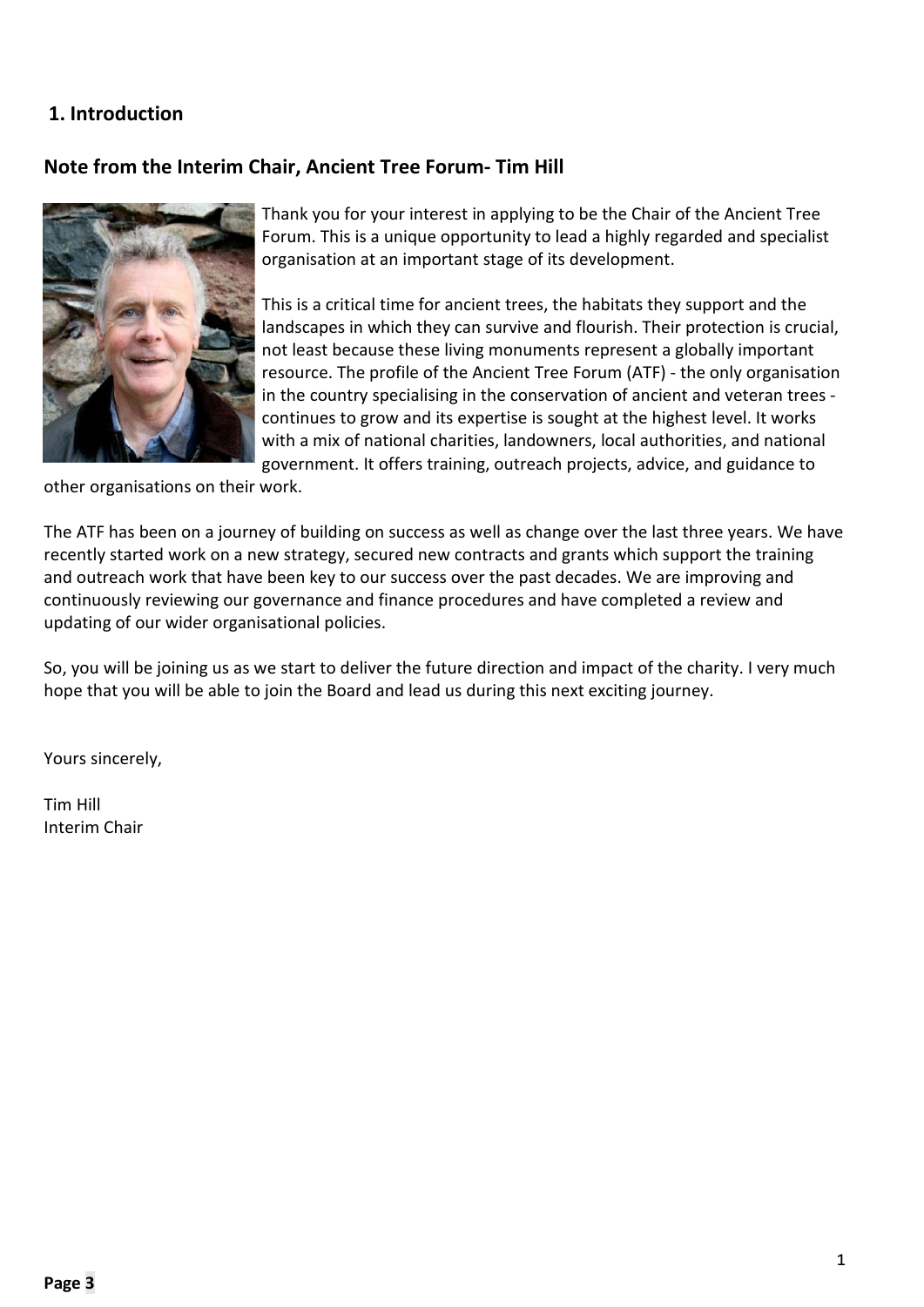# **1.1 About the Ancient Tree Forum**

Ancient and other veteran trees are a vital and treasured part of our history, as well as our natural and cultural landscape. Britain is thought to have the greatest number of ancient trees in northern Europe. The Ancient Tree Forum (ATF) is the leading authority on the conservation of ancient and other veteran trees and is the only organisation in England and Wales focusing solely on their protection and sustainability.

The ATF seeks to secure the long-term future of ancient trees through advocacy of no further avoidable loss, good management, and the development of a succession of future ancient trees. We do this by raising awareness and understanding of their value and importance.

We achieve awareness raising and increased understanding through an active and expert network of volunteers and small staff team, promoting best management and conservation practice, lobbying governments over their recognition and protection, encouraging research, and increasing peoples' enjoyment of old trees.

You can read more about our history here: [https://www.ancienttreeforum.co.uk/who-we-are/history-of](https://www.ancienttreeforum.co.uk/who-we-are/history-of-the-atf/)[the-atf/](https://www.ancienttreeforum.co.uk/who-we-are/history-of-the-atf/)

You can read our latest ATF Annual Reports and Accounts [here.](https://register-of-charities.charitycommission.gov.uk/charity-search?p_p_id=uk_gov_ccew_onereg_charitydetails_web_portlet_CharityDetailsPortlet&p_p_lifecycle=0&p_p_state=maximized&p_p_mode=view&_uk_gov_ccew_onereg_charitydetails_web_portlet_CharityDetailsPortlet_LIFERAY_SHARED_backToSearch=https%25253A%25252F%25252Fregister-of-charities.charitycommission.gov.uk%25252Fcharity-search%25253Fp_p_id%25253Duk_gov_ccew_portlet_CharitySearchPortlet%252526p_p_lifecycle%25253D1%252526p_p_state%25253Dnormal%252526p_p_mode%25253Dview%252526_uk_gov_ccew_portlet_CharitySearchPortlet_cur%25253D1%252526_uk_gov_ccew_portlet_CharitySearchPortlet_delta%25253D20%252526_uk_gov_ccew_portlet_CharitySearchPortlet_keywords%25253Dancient%25252Btree%25252Bforum%252526_uk_gov_ccew_portlet_CharitySearchPortlet_orderByCol%25253D%252526_uk_gov_ccew_portlet_CharitySearchPortlet_orderByType%25253Dasc%252526_uk_gov_ccew_portlet_CharitySearchPortlet_priv_r_p_prevCol%25253D%252526_uk_gov_ccew_portlet_CharitySearchPortlet_priv_r_p_useSession%25253Dtrue%252526_uk_gov_ccew_portlet_CharitySearchPortlet_priv_r_p_mvcRenderCommandName%25253D%2525252Fsearch-results&_uk_gov_ccew_onereg_charitydetails_web_portlet_CharityDetailsPortlet_organisationNumber=3953453)

# **1.2 The role of the ATF Board of Trustees**

The Board oversees and is accountable for the efficient running of ATF, ensuring it is solvent, well run and of good reputation, safeguarding assets and applying them for the charitable purposes as detailed in the objects of the ATF. Our Board is, however, much more than that: it is engaged in and supportive of our work, providing inspiration and constructive challenges. The Board and staff team work together to develop our mission and strategy.

The ATF is a charity registered in England and Wales and is a registered company. Note that when people become a trustee of the ATF, they also become a director of a registered company with the responsibilities that come with this role. The ATF has sufficient insurance to cover our activities including Trustee Indemnity insurance.

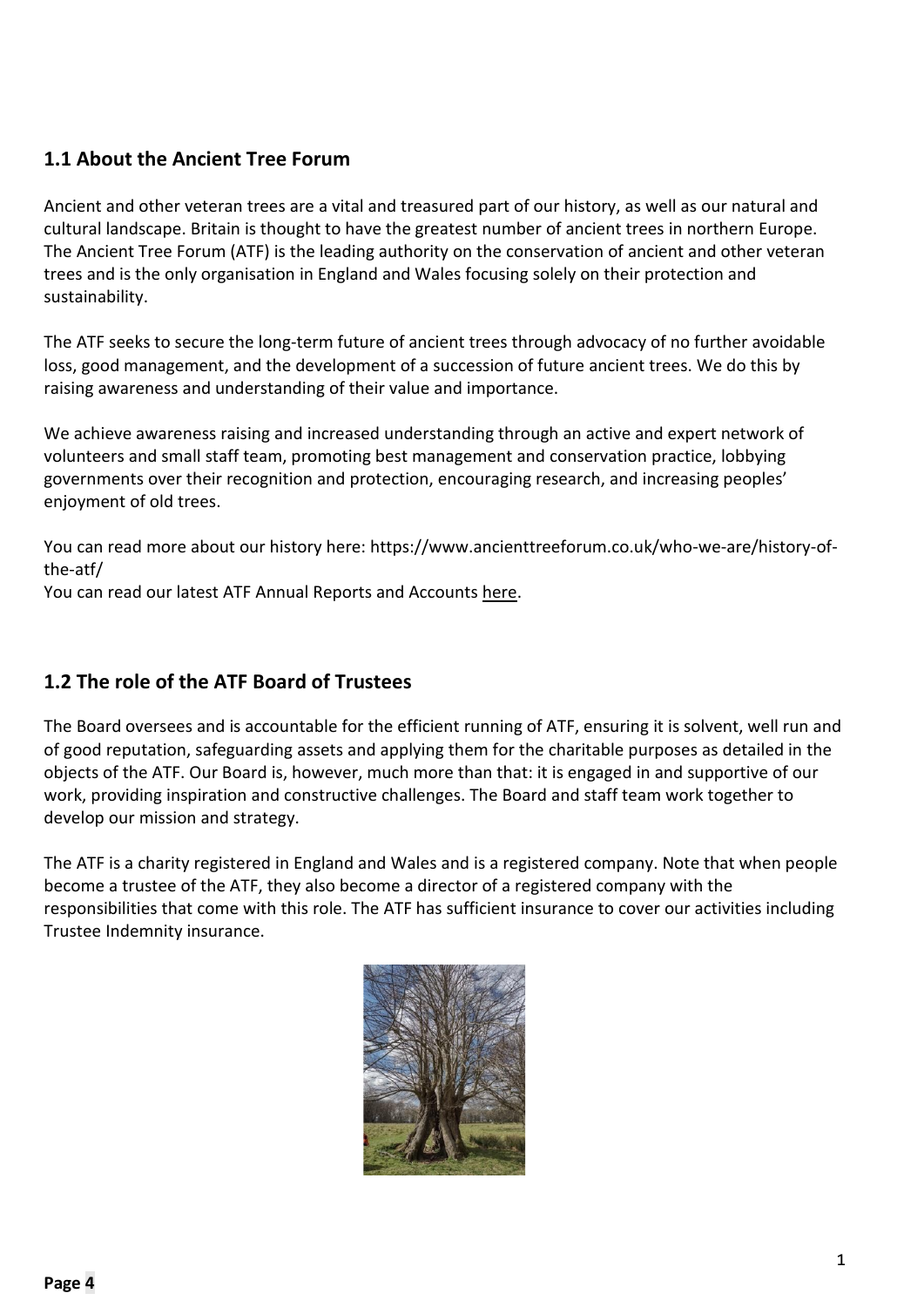# **2. About the role of Chair of Trustees at the ATF**

We are seeking someone who is strategic and flexible, with tree or environmental knowledge and networks, to lead the Board and support the CEO in achieving our exciting plans.

#### **2.1 Role description**

In addition to the general responsibilities of a trustee, the duties of the chair include:

- Providing leadership to the organisation and the board by ensuring that everyone remains focused on the delivery of the organisation's strategic plan, charitable purposes to provide public benefit, and supporting and providing oversight to the CEO who will ensure the plan is delivered by:
	- o Chairing the board of trustee meetings (usually four meetings a year, plus a strategic away day)
	- o Undertaking annual review of board structure, role, and effectiveness, ensuring the Ancient Tree Forum works towards the highest standards of governance, and its systems and processes adhere to the Charity Governance Code
	- o Giving a performance review of and support or challenge to the trustees
	- o Developing the board of trustees including skills and diversity, induction, training, appraisal, and succession planning, managing conflicts and liaising with the CEO to achieve this
	- $\circ$  Providing oversight of the CEO so that decisions taken at board meetings are implemented
	- $\circ$  Representing the organisation at functions and meetings, and acting as a spokesperson as appropriate
	- o Bringing impartiality and objectivity to decision-making
	- $\circ$  Supporting and appraising the CEO
	- $\circ$  With the board ensuring the ATF employs staff in a way that is compliant with employment law
	- o With the CEO, planning the annual cycle of board meetings and other general meetings where required, for example annual general meeting and set agendas for board and other general meetings and ensuring, along with the CEO, that preparation is done in advance of the board meetings, so that the trustees at the board meetings can scrutinise that there are appropriate resources for the achievement of the strategic, and annual work plans
	- o Working with the Treasurer and the CEO to support financial forecasting and preparation of financial statements
	- o Working with the Company Secretary, ensuring the charity and company complies with regulations, provides timely reviews of the articles of association, and any changes of company and charity law are understood by the board and implemented
	- o Leading the board to ensure the organisation meets its diversity plan, delegated to the CEO to deliver
	- $\circ$  Delegates responsibilities of the Chair's role to any vice-chair, who then acts for the chair when the chair is not available and undertakes assignments at the request of the chair - see vice-chair role description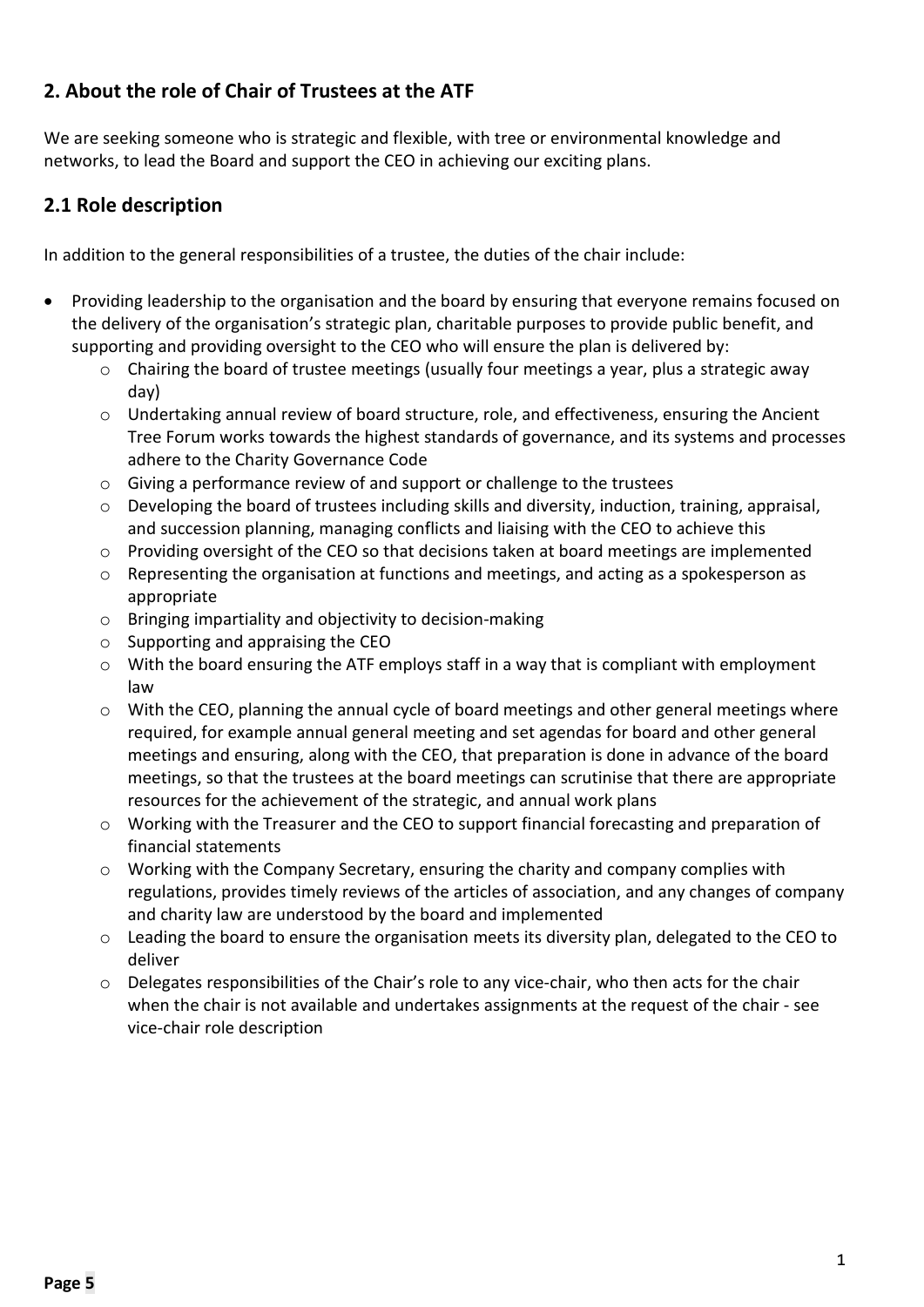# **2.2 Person specification**

The chair should have the following:

| <b>Skill or experience</b>                                                                                                                                   | <b>Essential</b><br>or<br>desirable |
|--------------------------------------------------------------------------------------------------------------------------------------------------------------|-------------------------------------|
| Leadership skills and experience from a similar role for at least 3 years                                                                                    | Essential<br>Desirable              |
| Strategic yet flexible in approach- seeking opportunities as well as working towards<br>the ATF's strategy - with examples and experience from similar roles | Essential                           |
| Experience of contributing to a committee for at least a full term (around 3 years)                                                                          | Essential                           |
| Assertive but collegiate                                                                                                                                     | Essential                           |
| Tact and diplomacy                                                                                                                                           | Essential                           |
| Excellent communication and interpersonal skills for both internal and external<br>relationship-building                                                     | Essential                           |
| Impartiality, fairness, and the ability to respect confidential matters                                                                                      | Essential                           |
| Experience of line management                                                                                                                                | Essential                           |
| Knowledge of the tree/ environmental NGO sector<br>Knowledge of ancient and other veteran trees                                                              | Essential<br>Desirable              |
| Well-connected with a wider involvement with the environmental sector and other<br>networks                                                                  | Essential                           |
| Good links within the tree NGO sector                                                                                                                        |                                     |
| Strong affinity with the ATF's strategic direction and vision                                                                                                |                                     |

#### **2.3 Terms of appointment including time commitment**

The time commitment for the role of Chair is expected to be 3-4 days per month, including:

- Board meetings and other trustee meetings 4 board meetings and AGM. Mostly these are remote, with one per year in person.
- Sub-committee all trustees including the Chair join a sub-committee (nominations and HR (Human Resources)) or sub-groups (finance and fundraising), meeting every 6 weeks for 1.5 hours per meeting.
- Monthly meetings to support and appraise the CEO plus an annual performance appraisal.
- Annual performance review of board officers and trustees 6-8 meetings of around 1.5 hours each.
- Strategic thinking taking time to consider the priorities for the organisation.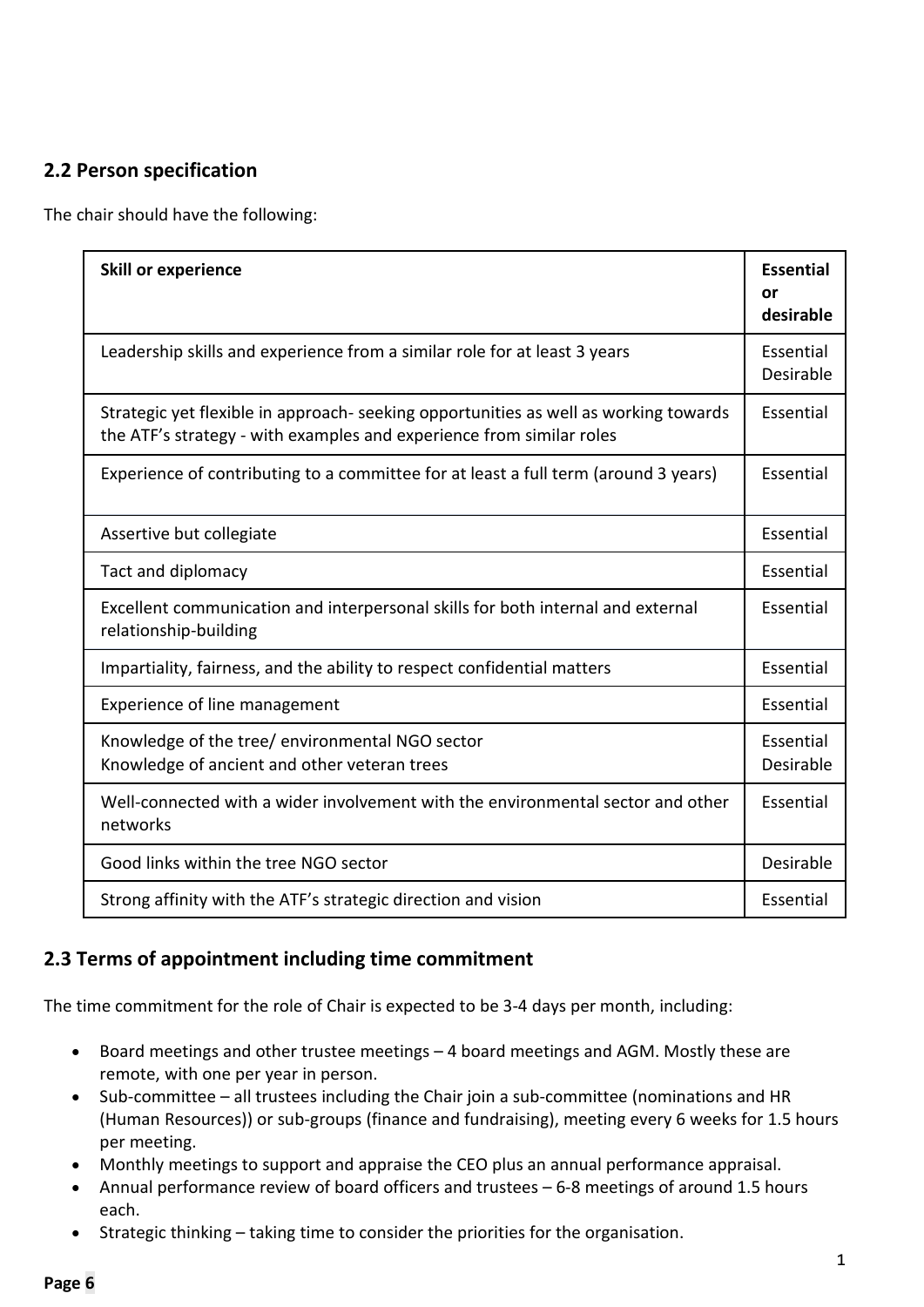- External meetings occasional external meetings, as agreed with the CEO.
- ATF events and field trips around once a year with an overnight stay.

The term of office is initially for three years, from November 2022. The Chair can stand for re-election for two further terms of three years.

#### **2.4 What ATF offers in return**

You will be joining and leading an active and positive board: ATF has a strong commitment and contribution from its trustees, and staff work closely to support good governance. We are a small team who work closely with staff, with a professional yet personal approach to our work. ATF will offer full support to its new chair in the form of induction, membership of the Association of Chairs, and other development, reflection and learning opportunities.

All trustee roles are unremunerated, although out of pocket expenses will be paid. All trustees are invited to attend one field trip per year – these are often fully booked out and led and attended by environmental specialists. ATF will pay reasonable expenses, including the cost of an overnight stay and travel for attending one of these events per year for trustees.

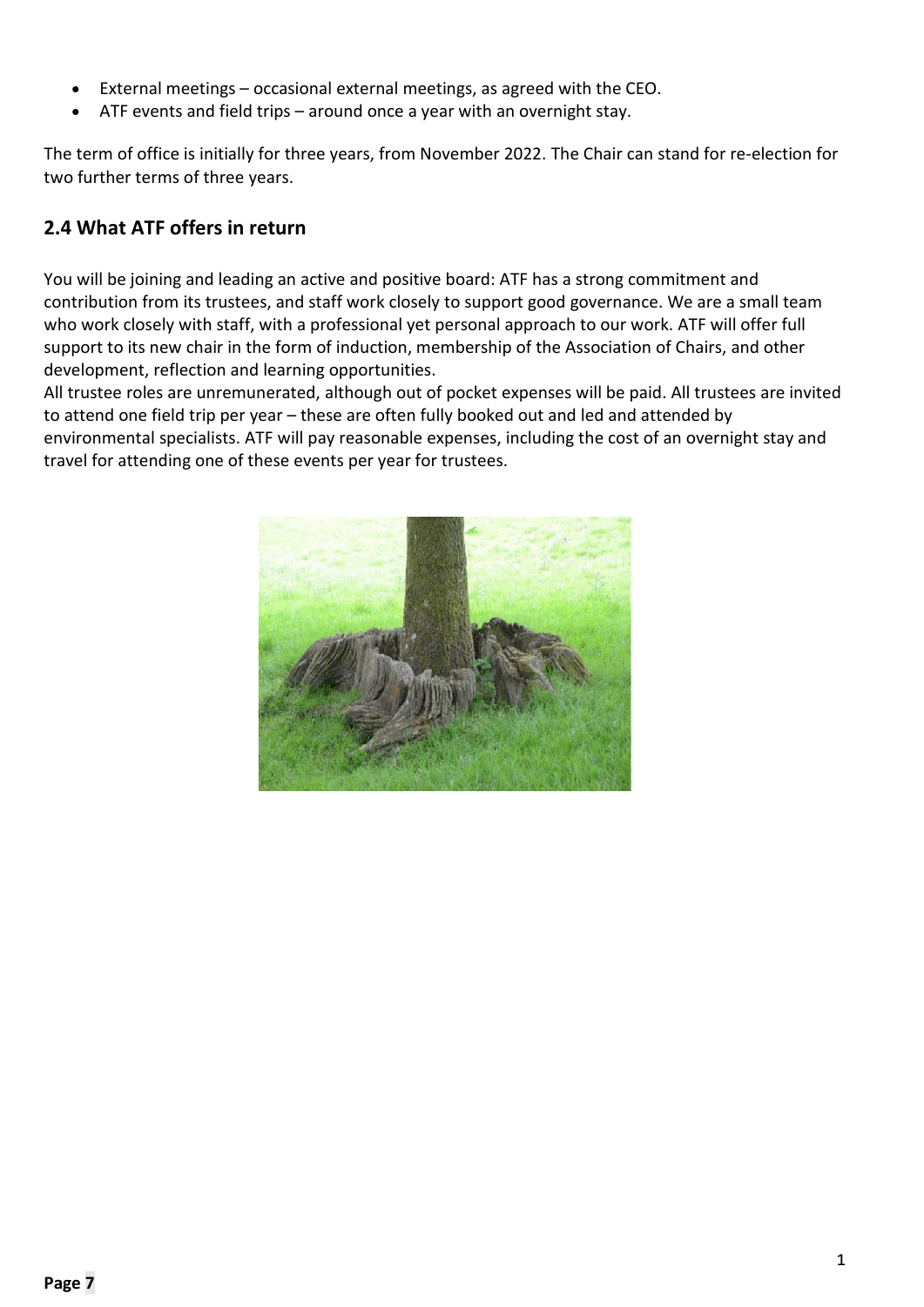# **3. How to apply for the role of Chair**

To apply, please send your application to [daniel.richards@ancienttreeforum.org.uk](mailto:daniel.richards@ancienttreeforum.org.uk) by **Midnight Monday 11 July 2022 and include three things:**

#### **1. A written, 2-page description of your full work and any volunteering history (or curriculum vitae – CV) including names of two references**

#### **2. A supporting statement** – in one of two formats, **either**:

- In writing a maximum of two-sides of A4 covering how you meet the person specification and the questions below.
- **or**
- By video covering how you meet the person specification and the questions below.

#### **Questions you should answer in your supporting statement letter or video:**

- Describe how you meet the person specification for the Chair's role in no more than two sides (or equivalent if applying by video)
- Answer the following questions in no more than one further page of A4 (or equivalent if applying by video):
- I. What previous experience from chairing Boards, or similar structures, will you bring to the ATF?
- II. What main opportunities and challenges do you see ahead for the ATF?

#### **3. In your covering email, please also give details of**

- I. Business or other interests which might give rise to conflict of interest, and how you could address this should your application be successful
- II. Specific dates in the timetable below that you will be unavailable for interview, for example, due to holidays
- III. Where you heard about the role e.g., Reach volunteering, Environment Job
- IV. Diversity you are invited to complete and return the diversity monitoring form downloadable from the vacancy page on the website. The form will not be treated as part of the application and will be treated as confidential and used for statistical purposes.

#### Note that:

- The roles are subject to two satisfactory references.
- We will be sending all interview questions to successful applications around one week in advance of the interviews – this is part of our attempt to be more inclusive in our interview processes. See a full timetable for the recruitment process below.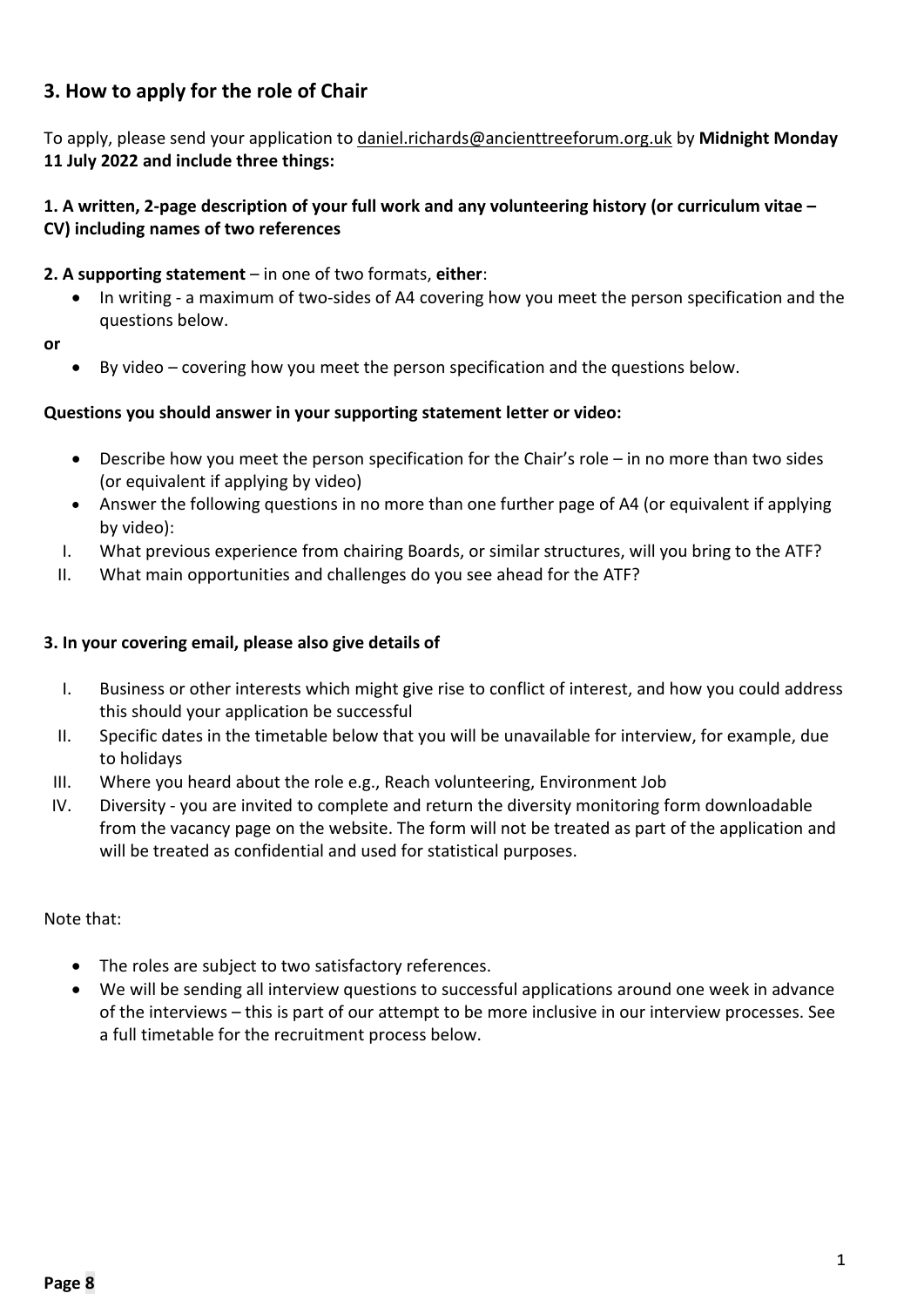#### **Deadlines and timetable**

| Applications open                                                                                                                                                                                                                                           | 19 May 2022                             |
|-------------------------------------------------------------------------------------------------------------------------------------------------------------------------------------------------------------------------------------------------------------|-----------------------------------------|
|                                                                                                                                                                                                                                                             |                                         |
| Open House - you are invited to find out more about the ATF,<br>meet our interim chair and trustees and staff in this online<br>hour. Book by email: daniel.richards@ancienttreeforum.org.uk<br>Note that this is not part of the application process.      | Wednesday 25th May<br>$5-6$ pm          |
| Board meeting - Interested candidates can choose to attend<br>the 5th of July board meeting (in person - currently planned in<br>the East Midlands of England) as a guest $-$ to reserve a place,<br>please contact daniel.richards@ancienttreeforum.org.uk | 5th July 2022 (book by<br>22 June 2022) |
| Note that this is not part of the application process.                                                                                                                                                                                                      |                                         |
| Deadline for applications                                                                                                                                                                                                                                   | Midnight Monday 11<br><b>July 2022</b>  |
| Shortlisting complete                                                                                                                                                                                                                                       | 15 July 2022                            |
| Successful candidates invited to interview and sent interview<br>questions around one week in advance                                                                                                                                                       | 19 July 2022                            |
| Interviews with successful candidate                                                                                                                                                                                                                        | 26 - 29 July 2022                       |
| Decision and all candidates informed                                                                                                                                                                                                                        | 9 August 2022                           |

Interviews will be by zoom, with the nominations committee (interim chair and another trustee) and will be supported by the CEO.

The chair and nominations committee will then determine their preferred candidate and advise the full Board on their decision and recommendation.

# **4. Diary dates: board meetings for 2022-2023**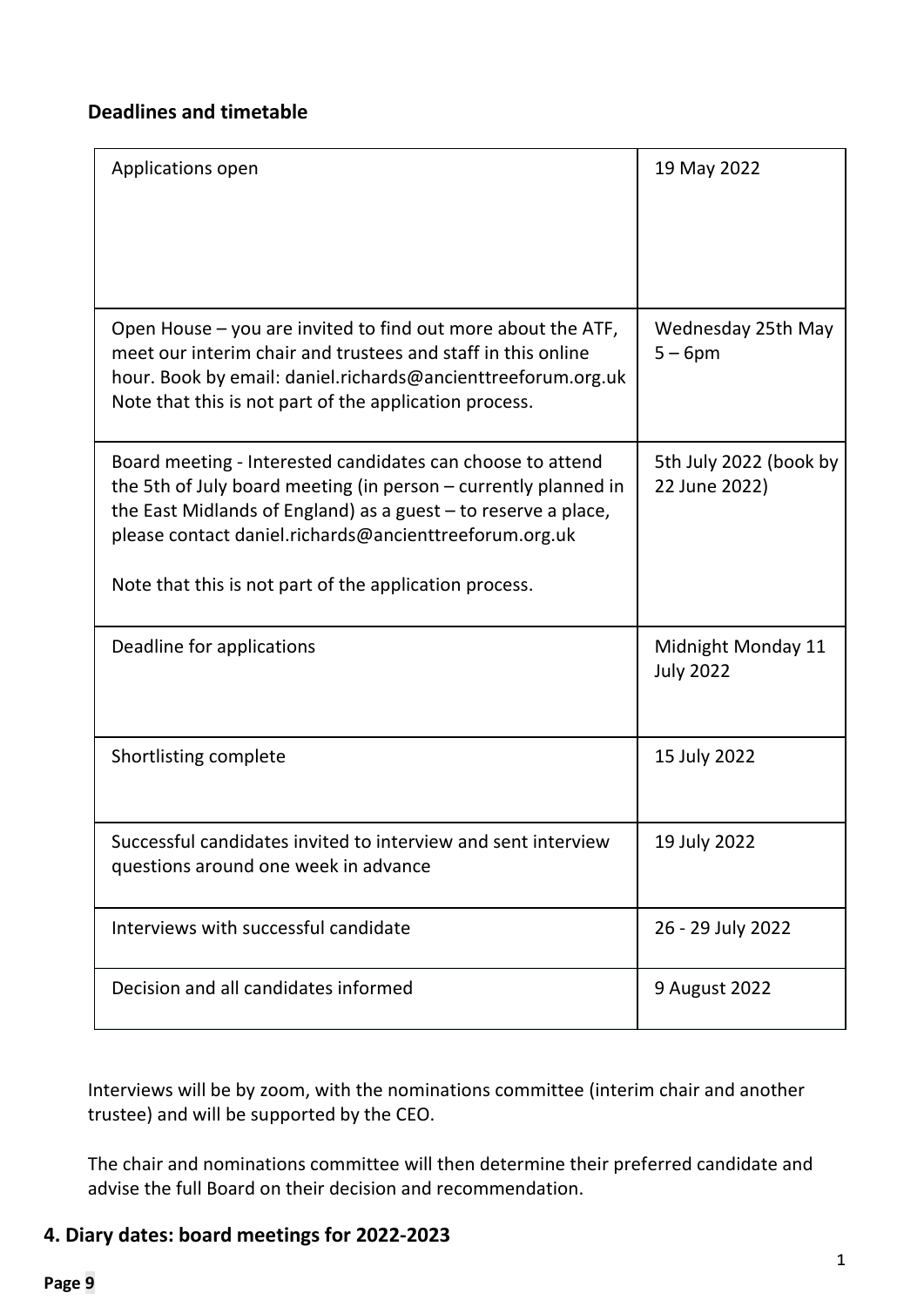The following are board meeting dates for the remainder of 2022-2023.

| Board meeting $-$ in person                        | 5 July 2022      | Interested candidates can attend the 5<br>July board meeting as a guest – please<br>book a place by contacting<br>daniel.richards@ancienttreeforum.org.<br>uk |
|----------------------------------------------------|------------------|---------------------------------------------------------------------------------------------------------------------------------------------------------------|
| Board meeting - online                             | 6 September 2022 | All successful candidates will attend<br>this board meeting to be co-opted onto<br>the board                                                                  |
| <b>AGM (Annual General</b><br>Meeting) – venue tbc | 1 November 2022  | All successful candidates will attend<br>this 1.5-hour meeting for voting of<br>trustees and officer roles                                                    |
| Board meeting $-$ venue tbc                        | 13 December 2022 | First official board meeting of new<br>Chair and trustees                                                                                                     |
| Board meeting $-$ venue tbc                        | 7 March 2023     | Final board meeting of this financial<br>year                                                                                                                 |

# **5. Diversity**

We actively welcome applications from people from diverse backgrounds, including and especially people of colour. The ATF recognises a lack of diversity in our field and on our board. We had not taken enough action before to specifically address this and have therefore been working on our EDI programme since 2020. The Ancient Tree Forum is committed to equality, diversity, fairness, and inclusion and eliminating unlawful discrimination and believes we all have the power to reduce injustices through educating ourselves on inequalities.

We aim to create a culture that is open about the imbalance of power for many people, and that respects and values each other's differences, which promotes dignity, equality, and diversity, and that encourages individuals to develop and maximise their true potential. At the end of June 2020, our trustees approved a new equality, diversity and inclusion policy and action plan, [which](https://www.ancienttreeforum.co.uk/who-we-are/diversity-at-the-atf/) you can see on our [website.](https://www.ancienttreeforum.co.uk/who-we-are/diversity-at-the-atf/) We have created this policy and plan with our trustees, our local groups volunteers and our staff and contractors - these conversations and plans represent a small step but constitute the beginnings of further action on our part to address diversity, equalities, and inclusion.

Our equalities, diversity and inclusion policy can be found here:

<https://www.ancienttreeforum.co.uk/who-we-are/diversity-at-the-atf/>